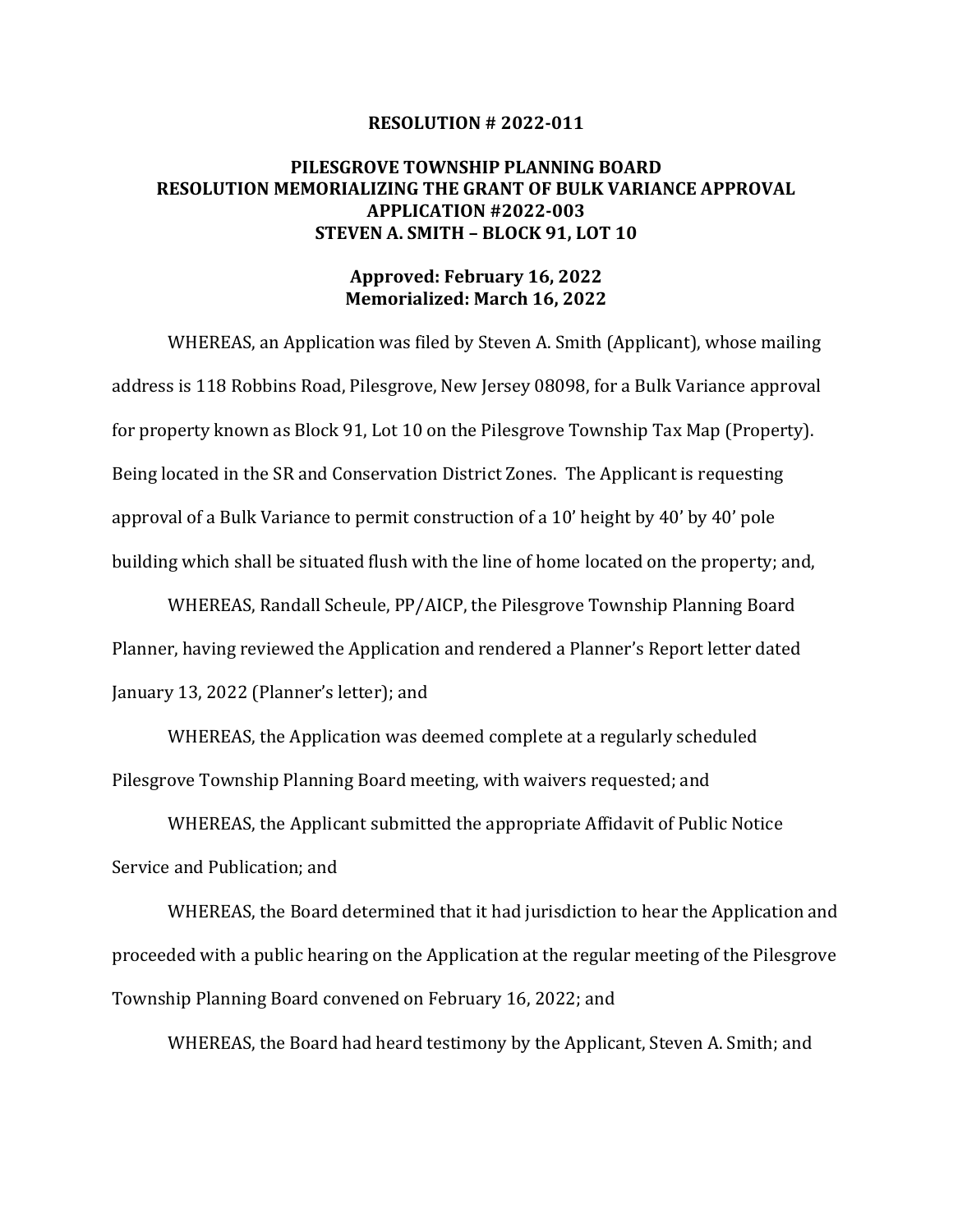WHEREAS, the Board provided an opportunity for interested members of the public to ask questions or make statements regarding the Application and no member of the public spoke in support of or in opposition to the Application; and

WHEREAS, after hearing the above testimony and representations, the Board made the following findings of fact:

1. The Property is located in residential SR and Conservation District Zone.

2. The Applicant is requesting a bulk variance to allow a 10' high by 40' by 40' pole building to be located on the Property.

3. The existing lot as appears on the Pilesgrove Township Tax Map, consists of one lot, having approximately 5.22 acres and a separate lot (Lot 1) that encompasses the entire front of the property, consisting of 1.29 acres, thus technically rendering the lot wherein the pole barn is to be constructed, as landlocked.

4. It appears that the 1.29-acre lot was an abandoned railroad bed, and the property has been represented as one billable lot.

5. The location of the pole barn satisfies all side yard and setback and lot coverage requirements and is not within the vicinity of any wells or septic beds.

6. Although Applicant did not anticipate any survey of the property, he would not object if the Pilesgrove Township Tax Assessor were to merge the two lots as shown on Pilesgrove Township Tax Map.

BE IT THEREFORE RESOLVED on this \_\_\_\_\_\_\_\_\_ day of \_\_\_\_\_\_\_\_\_\_\_\_, 2022 by the Pilesgrove Township Planning Board, the bulk variance Application and its location on a portion of the Property that is landlocked, is granted with the waivers requested, subject to the following conditions:

1. Payment of all required fees which are due or may become due to the Township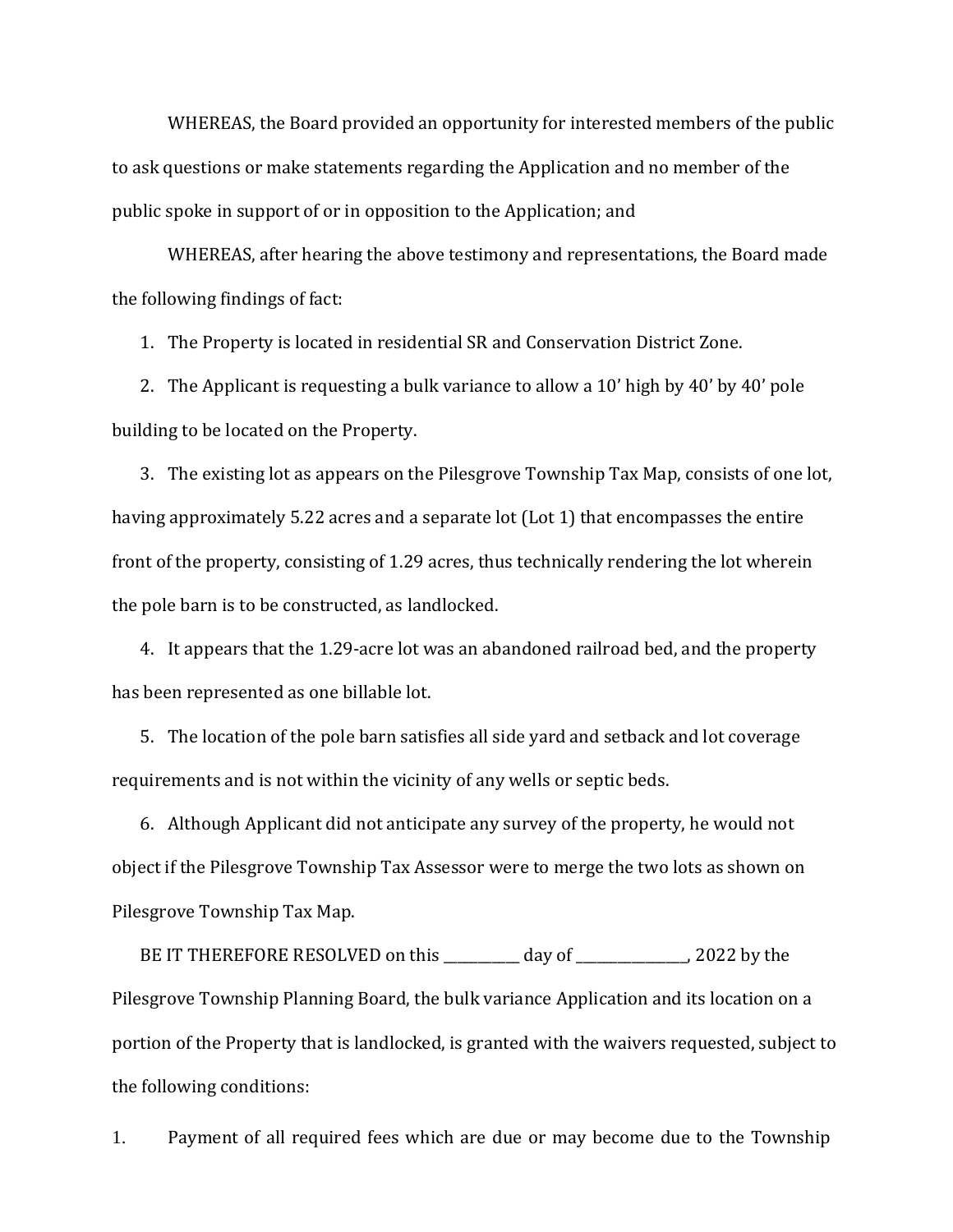within seven (7) days' notice thereof, including, but not limited to, settlement of any outstanding review escrow accounts.

2. Applicant shall comply with all representations made during the course of the hearing and in all filed documents.

3. Applicant shall indemnify and hold the Board harmless from any claim of any kindwhich may be made as a result of any deficiency in the Application.

4. No zoning permit may be issued for an approved development or use until the resolution has been adopted, memorialized and signed by the Applicant.

# **PILESGROVE TOWNSHIP PLANNING BOARD**

**BY**:

 **Jeff String, Chairperson**

**ATTEST:**

**Autumn Davis, Secretary**